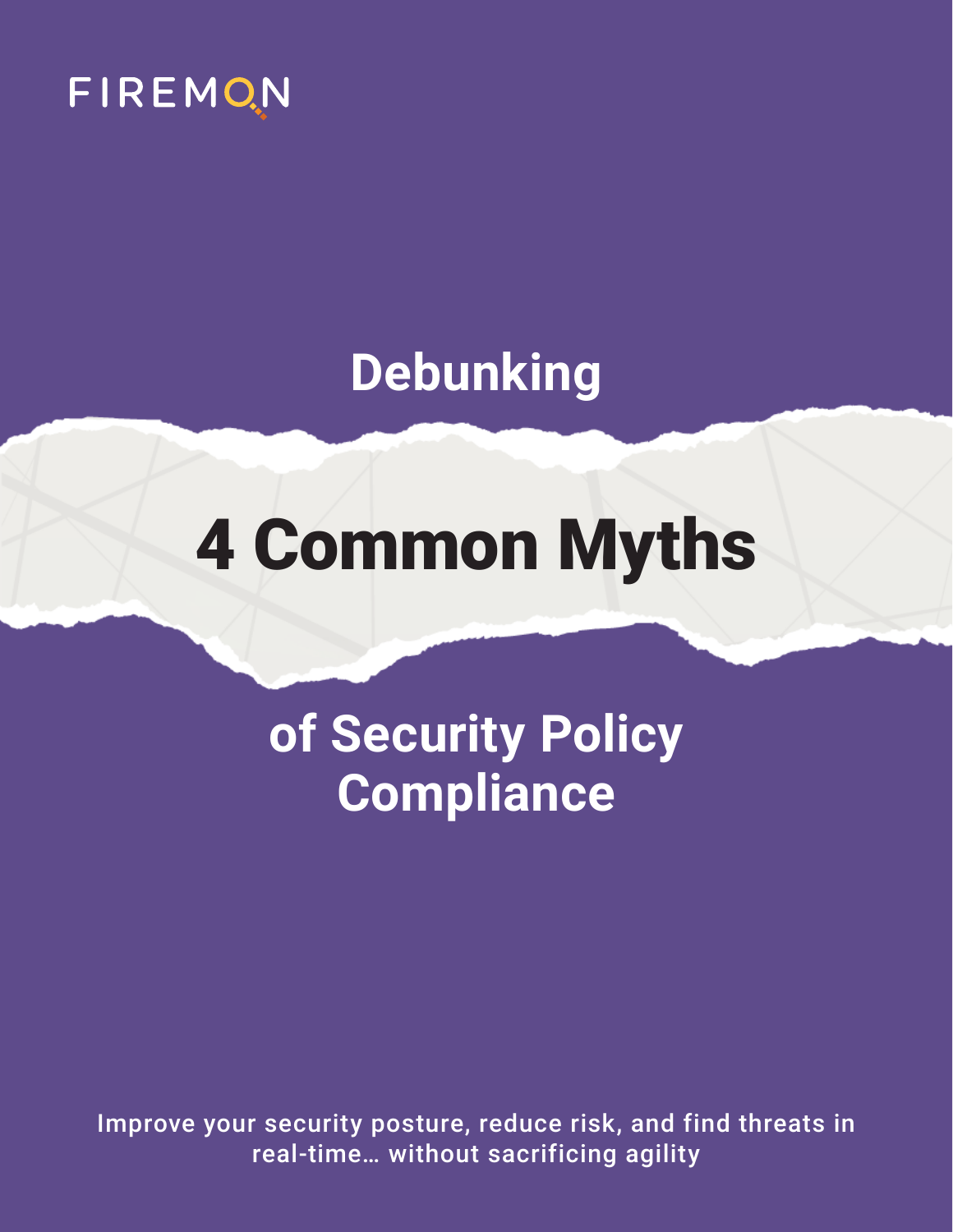#### EXECUTIVE SUMMARY

In today's world, it's impossible to get away from overflowing regulations, ever-changing compliance standards, and the looming threat of a data breach. System glitches cause 25 percent of data breaches in 2019, and human error is the root cause of 24 percent of breaches. While much attention in the security world is placed on malicious attacks, it's worth noting that breaches caused by system glitches and human error can have consequences that are just as serious.<sup>1</sup> To make matters worse, 53 percent of organizations reported a problematic shortage of cybersecurity skills—and there's no end in sight.<sup>2</sup>

Organizations are constantly searching for a solution to these converging issues—all while keeping pace with business and regulatory compliance. Many have become cynical and apathetic from the continuous failure of investments meant to prevent these unfortunate events. As digital transformation initiatives are fundamentally changing how you operate and deliver value to customers, partners, and employees. In turn, your approach to network security policy and firewall management must also change. There is no silver bullet, and waving a white flag is just as problematic.

The fact is, no one knows what could happen next. We can adopt methods of reason, evidence and proactive measures to maintain compliance in a changing world. Dethroning the concept of passive compliance is an important step to achieve security agility, reduce risk, and find threats in real-time across all your network devices and cloud instances.

This paper highlights the suggested steps to improve your security posture, achieve continuous compliance, and gain real-time visibility and control to protect your hybrid environment.



<sup>1</sup> Ponemon, Larry. "What's New in the 2019 Cost of a Data Breach Report." Security Intelligence. Jul. 23, 201

<sup>2</sup> Oltsik, Jon. "The cybersecurity skills shortage is getting worse." CSO Online. Jan. 10, 2019.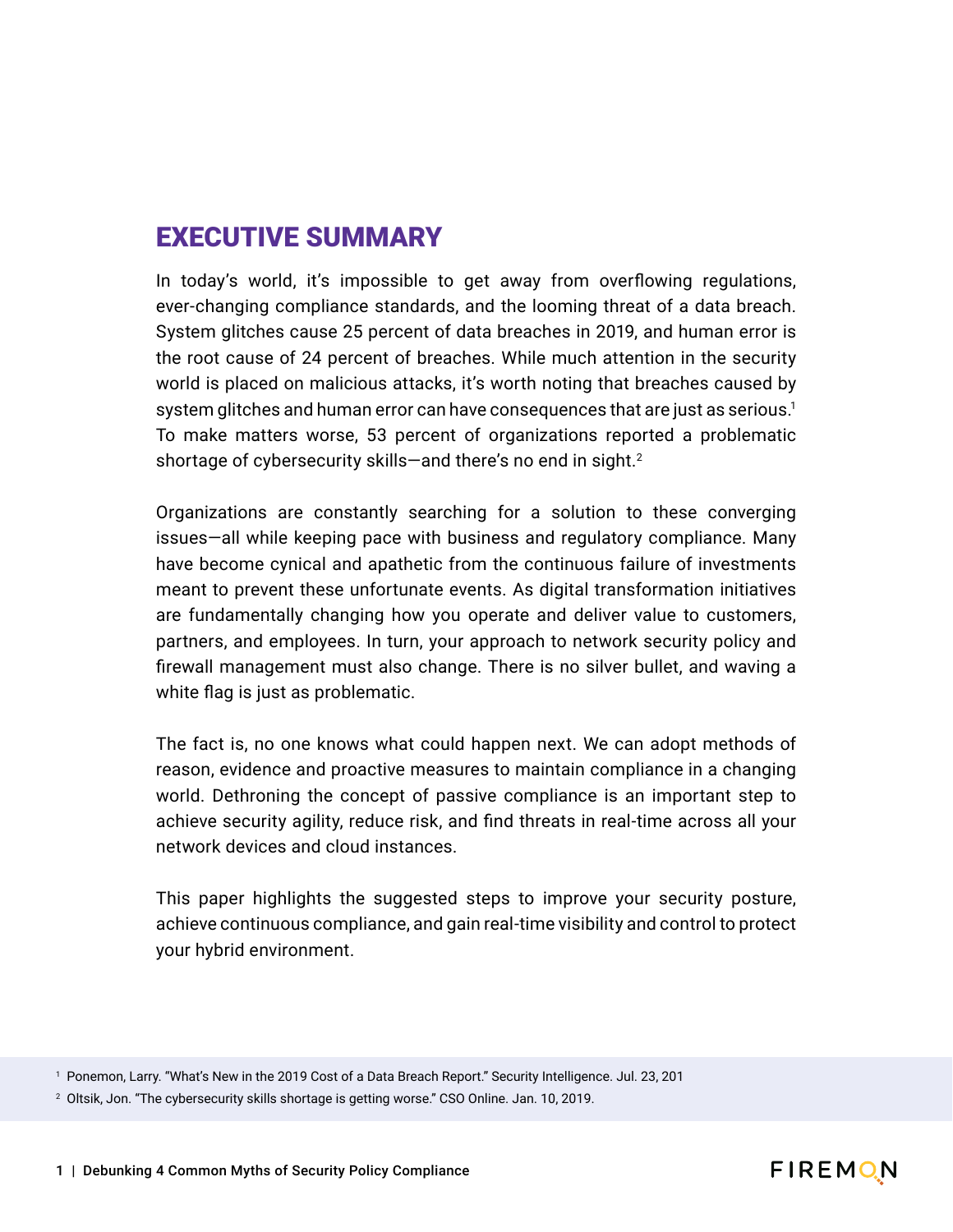#### Who And What Is At Risk?

Many organizations have adopted a passive compliance playbook, potentially leaving anyone and everyone exposed to threats. With little to no visibility into their network, they fail to discover hidden threats that could lead to the next data breach or uncover compliance failures.

#### A passive approach to compliance includes:

- Collecting a lot of data
- Putting the data in a database with modeled triggers • Waiting for any alerts

This approach doesn't make your organization any safer. Depending on your specific sector, you may have industry and regulatory standards like PCI-DSS, HIPAA, SOX, or NERC-CIP on your plate. The levels of manual effort by security teams involved in reducing risk and completing compliance audits are compounded by the lack of real-time visibility of what is truly going on in their networks.

**Take the first step by recognizing the four myths of policy compliance.**

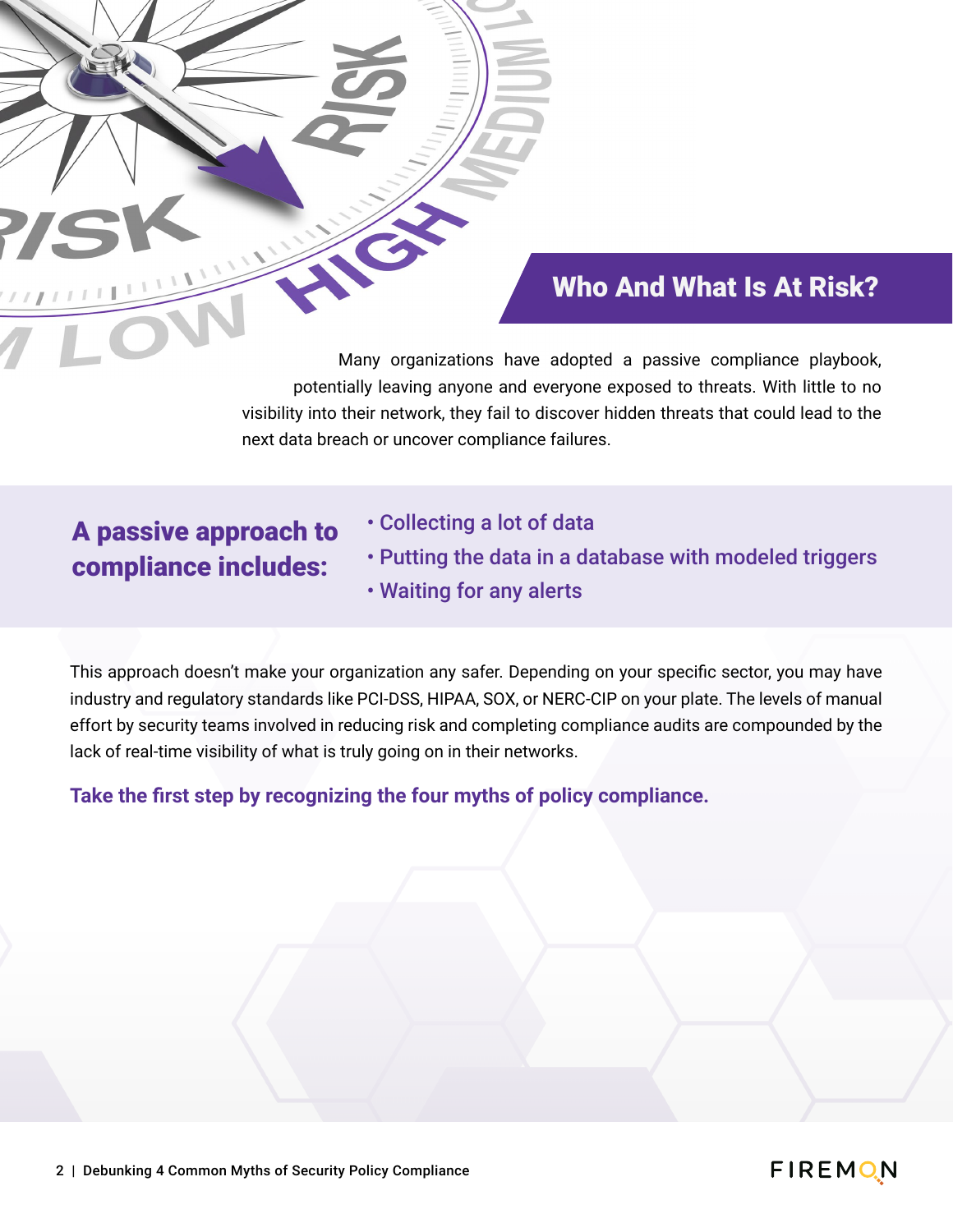#### MYTH #1: Compliance Is All About Rules And Access Control

Compliance and network security is not just about creating rules and access control for an improved posture. You need ongoing, real-time assessment of what is happening in your hybrid environment. Hiding behind rules and policies is no excuse for compliance and security failures.

Organizations overcome this myth with direct and real-time log analysis of what is happening in their hybrid environments at any moment. Security and compliance come from establishing policies for access control across your network and ongoing analysis of actual network activity to validate your organization's security and compliance measures.

#### FireMon customers have seen a **4x reduction** in the number of days per year spent on Audit & Compliance

### LOG ANALYSIS

- 
- Anomalous user and machine behavior  $\cdot$  Automated data assembly and
- 
- **WITH FIREMON** Real-time advanced threat detection Powered by Elasticsearch, real-time scalable search
	- association analysis
	- Digital forensics and investigations Accurate remediation recommendations

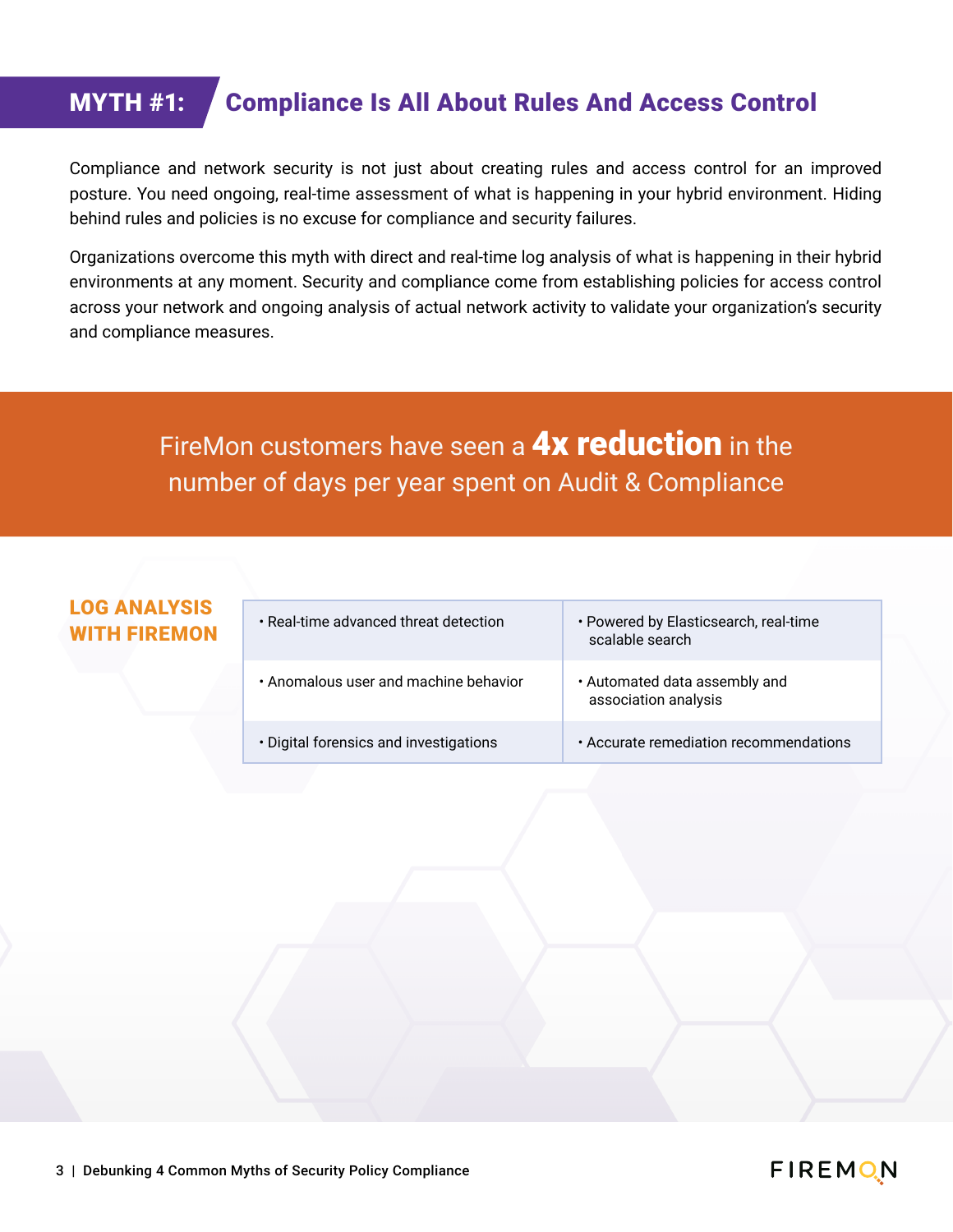#### MYTH #2: Compliance Is Only Urgent When There Is An Audit

The evolution of hybrid environments remains the most critical challenge to maintaining security and compliance. Unfortunately, that evolution does not politely stand by while compliance and security personnel try to catch up.

Standards for compliance are also changing within the context of these evolving hybrid environments. For example, GDPR & CCPA both ask where consumer data is stored. In the cloud? This adds new dimensions to ongoing compliance mandates beyond those that are top of mind during an impending audit.

Next-generation firewalls and logging technologies take advantage of the data streaming out of your network, but compliance is achieved when you have a process and the tools to analyze all of the data. By looking at the data in real-time your compliance and network security teams can quickly make adjustments and reduce risks.

Tightened network controls and access gives auditors the assurance that your organization is taking proactive steps to orchestrate network traffic. But what does your actual network tell you? Without constant log analysis, there is no way to verify compliance has been achieved. This continuous analysis must happen independent of an upcoming or recently completed audit.

Typical FireMon customer see a >300% reduction in the time it takes to produce audit reports

The lesson to learn from this myth is that compliance must be concurrent with your network's evolution and standard changes. Compliance can no longer be a point-in-time assessment—it must be a continuous validation process with real-time, continuous monitoring.

#### REAL-TIME, **CONTINUO MONITORI WITH FIRE**

| c,<br><b>JUS</b><br><b>ING</b><br><b>MON</b> | . Out-of-the-box (e.g. PCI-DSS, NERC-CIP,<br>etc.) and customizable assessments to<br>ensure compliance | • Ongoing backup for device configurations                                                                                                       |
|----------------------------------------------|---------------------------------------------------------------------------------------------------------|--------------------------------------------------------------------------------------------------------------------------------------------------|
|                                              | • Continuous change detection based on<br>syslog, not polling                                           | • Automated assessments for any change<br>relevant to compliance standards                                                                       |
|                                              | $\cdot$ Change attribution and user<br>behavior analysis                                                | • Traffic flow analysis traces the source<br>and destination of every rule in every<br>firewall policy to understand network<br>traffic behavior |
|                                              | • Distributed architecture for high<br>throughput and data retrieval                                    |                                                                                                                                                  |

#### **FIREMON**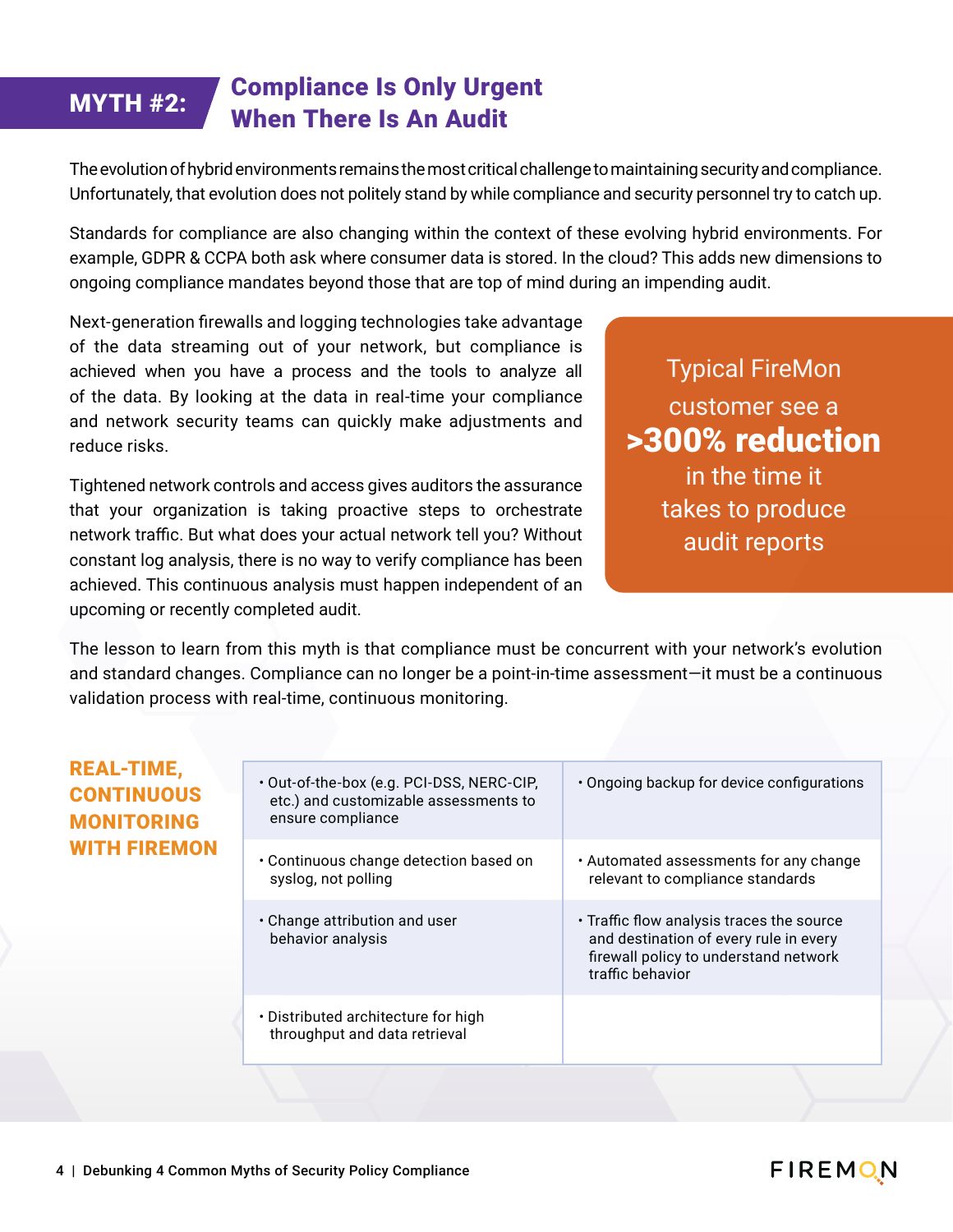#### MYTH #3: It's Better To Block Than To Permit Access

One of the oldest security practices is to "just say no." The trouble with just saying no is that it bypasses defining business requirements before establishing an optimized security posture. Security and compliance teams may default to block or limit access, but this can impact a business's speed to market.

You do need security and access controls to protect your organization, but reducing or eliminating access is just as damaging. Those implementing "block" as a default are waving a white flag, stating that compliance and access control is too difficult or time-consuming to give thoughtful consideration to the reasons and outcomes of granting the appropriate access.

A balance can be found—we do not need to withhold access to vital assets and information in our hybrid networks, nor do we need to open the floodgates to any and all who demand it. Instead, your network policies adapt to the needs of your business; policies that are asset and entity-centric. Policies that follow the user, service, host and information can conform to your compliance standards. With ongoing analysis, you can discover compliance slips, quickly course-correct, and take action to regain compliance.

The lesson from this myth is that the alleged silver bullet of blocking has the potential to backfire. However, with careful and consistent data-driven analysis, compliance and security personnel can spot any failure and quickly remediate in real-time.

Average customers have seen 62% faster SLA by automating pre-change modeling and risk optimization.

#### DATA-DRIVEN ANALYSIS WITH FIREMON

- Visualize usage of existing rules and policies, including threats denied by access policy
- Trace the source and destination of every rule in every firewall policy to understand network traffic behavior with traffic flow analysis
- Eliminate overly permissive or redundant rules
- Automated assessments for any change relevant to compliance standards
- Automated rule and policy design

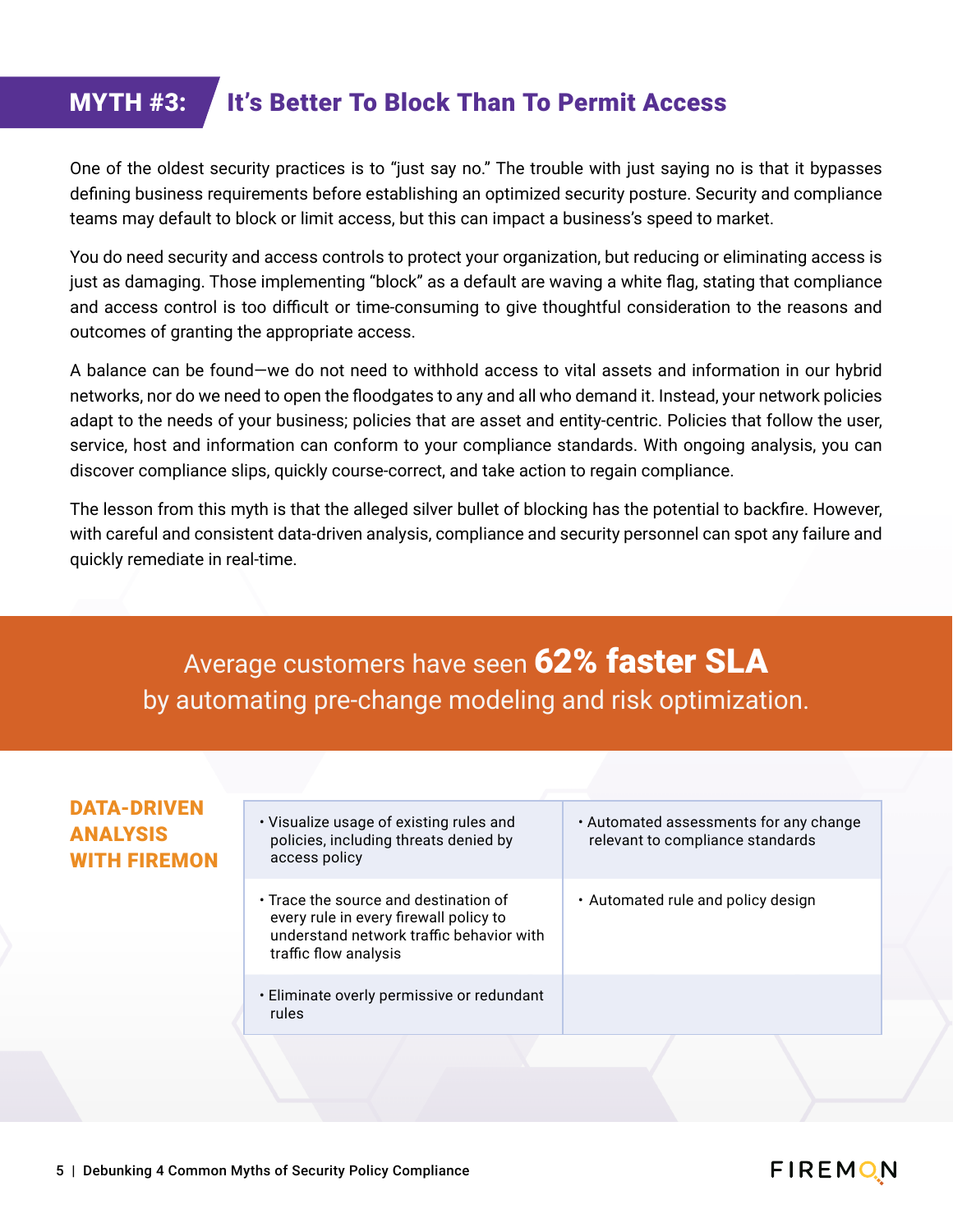#### **MYTH #4: Real-Time Visibility Is Impossible**

With legislative and regulatory changes coming so rapidly, network security and compliance teams need real-time visibility and access to data across their entire networks.

Because data comes in multiple formats and structures, compliance reporting becomes an exercise in 'data stitching' in order to validate that network activity conforms to rules and policies. Security and compliance staff must become de facto data scientists to get answers from the ocean of data.

How do you know if a given rule or policy is going to have the desired effect (conform to compliance)? Like most organizations, you do not have the personnel or time to assess network activity in the context of compliance standards. By the time a new compliance standard is due, the data stitching process is not complete, leaving you unsure if compliance has been achieved. No matter how fast you stitch data, you'll never be done.

Of course, the other side of this dilemma is that these standards genuinely do prevent data compromises. But while a good chunk of your resources is tasked with testing and rolling out standards, another part of the team is implementing even more permutations in your network.

FireMon customers typically detect 40% more rogue or shadow devices that they can bring under management.

It is natural to assume, "Well, I guess it just can't be done." With automated processes, you can shorten the time to assess compliance standards and the outcomes policies and rules produce.

The lesson learned from this myth is that real-time, global visibility is possible. Real-time, continuous visibility across your entire network reduces your attack surface, eliminates data leaks, and ensures continuous compliance.

#### REAL-TIME VISIBILITY WITH FIREMON

| • Real-time situational awareness<br>across the hybrid enterprise eliminates<br>blind spots | • Full data retention                    |
|---------------------------------------------------------------------------------------------|------------------------------------------|
| • Single console for enterprise-wide                                                        | • Search across your entire enterprise   |
| search and reporting                                                                        | using SiQL                               |
| • Powered by Elasticsearch, real-time                                                       | • Automatic live stream from all network |
| scalable search                                                                             | devices, enterprise-wide                 |
| • Distributed architecture for high<br>throughput and data retrieval                        |                                          |

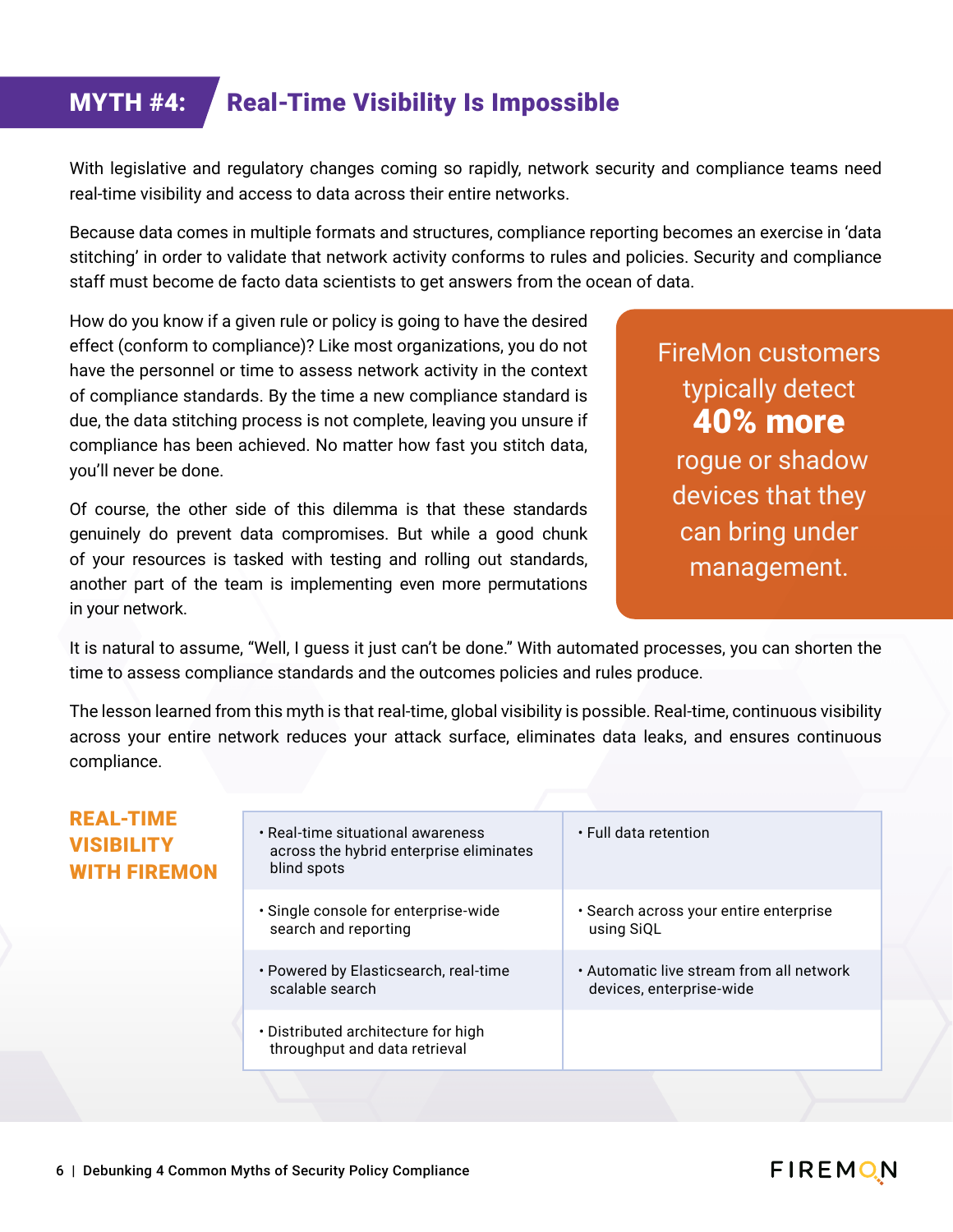#### **CONCLUSION**

Establishing and maintaining security and compliance across your hybrid network is an essential effort. Often, unforeseen circumstances can interfere with our best efforts to accomplish compliance objectives and security mandates. Understanding how to succeed in the wake of constant changes can give you a pathway forward to improve network security and compliance.

A comprehensive security and compliance strategy consists of people, process and technology, none of which can function without the other. It is a three-legged stool, with each playing a significant role to hold up security and compliance.

The best outcome is achieved by removing the false pretense of these compliance myths. Compliance is more than just rules and access control. It's relevant all the time. You can enable your business with sound security policies that work for your organization. And you can have real-time visibility into your *entire* network.

Falling out of compliance will happen and chances are it is happening as you read this. But by cutting down the time to discovery, assessing the appropriateness of policies and continuously inspecting your data you can regain compliance.

#### **LEARN MORE ABOUT FIREMON COMPLIANCE.**

#### [SCHEDULE DEMO](https://www.firemon.com/demo-request/?Marketing_Notes___Most_Recent=Compliance-eBook&Salesforce_Campaign_ID=7011Q000001JMBAQA4)